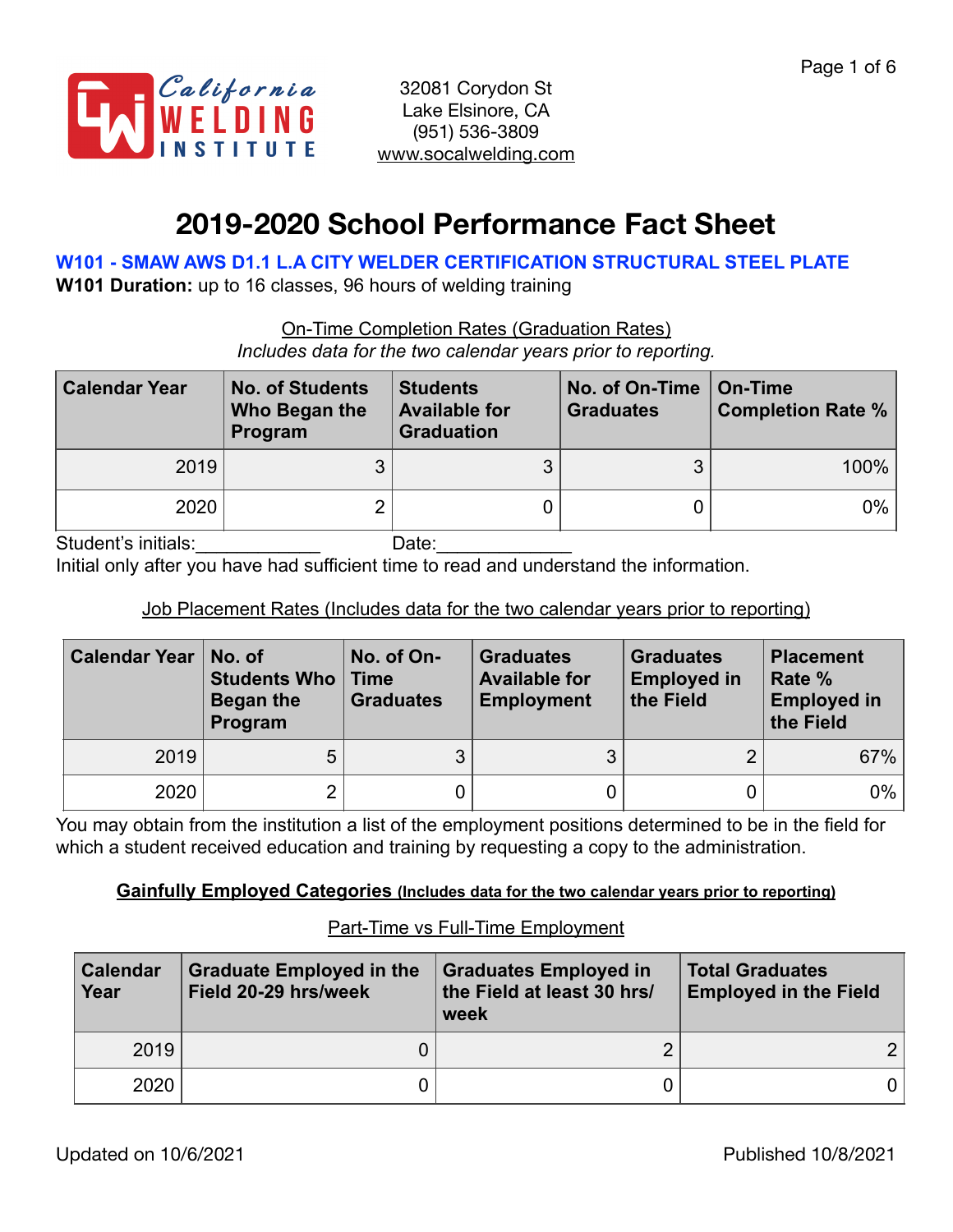

#### Single Position vs Concurrent Aggregated Position

| <b>Calendar</b><br>Year | <b>Graduate Employed in the</b><br><b>Field in a Single Position</b> | <b>Graduates Employed in</b><br>the Field in Concurrent<br><b>Aggregated Positions</b> | <b>Total Graduates</b><br><b>Employed in the Field</b> |  |
|-------------------------|----------------------------------------------------------------------|----------------------------------------------------------------------------------------|--------------------------------------------------------|--|
| 2019                    |                                                                      |                                                                                        |                                                        |  |
| 2020                    |                                                                      |                                                                                        |                                                        |  |

#### Self-Employed / Freelance Positions

| <b>Calendar</b><br>Year | <b>Graduate Employed who are Self-</b><br><b>Employed or Working Freelance</b> | <b>Total Graduates Employed in the</b><br><b>Field</b> |  |  |
|-------------------------|--------------------------------------------------------------------------------|--------------------------------------------------------|--|--|
| 2019                    |                                                                                |                                                        |  |  |
| 2020                    |                                                                                |                                                        |  |  |

#### Institutional Employment

| <b>Calendar</b><br>Year | Graduate Employed in the field who are employed by<br>the Institution, an Employed Owned by the Institution,<br>or an Employer who shares ownership with the<br><b>Institution</b> | <b>Total Graduates</b><br><b>Employed in the Field</b> |  |
|-------------------------|------------------------------------------------------------------------------------------------------------------------------------------------------------------------------------|--------------------------------------------------------|--|
| 2019                    |                                                                                                                                                                                    |                                                        |  |
| 2020                    |                                                                                                                                                                                    | 0 I                                                    |  |

Student's initials:\_\_\_\_\_\_\_\_\_\_\_\_ Date:\_\_\_\_\_\_\_\_\_\_\_\_\_

Initial only after you have had sufficient time to read and understand the information.

#### License Examination Passage Rates(Includes data for the two calendar years prior to reporting)

| <b>Calendar</b><br>Year | <b>Number of</b><br><b>Number of</b><br><b>Graduates in</b><br><b>Graduates</b><br><b>Calendar Year</b><br><b>Taking Exam</b> |     | <b>Number who</b><br><b>Passed First</b><br><b>Available Exam</b> | <b>Number who</b><br><b>Failed First</b><br><b>Available Exam</b> | <b>Passage</b><br><b>Rate</b> |
|-------------------------|-------------------------------------------------------------------------------------------------------------------------------|-----|-------------------------------------------------------------------|-------------------------------------------------------------------|-------------------------------|
| $2019$ N/A              |                                                                                                                               | N/A |                                                                   | N/A                                                               | N/A                           |
|                         | $2020$ N/A<br>N/A                                                                                                             |     | N/A<br>N/A                                                        |                                                                   | N/A                           |

Note: This program does not require license examination and does not lead to a license examination. Therefore data is not applicable and not available for this program.

Student's initials: Unitial business Date: Unit

Initial only after you have had sufficient time to read and understand the information.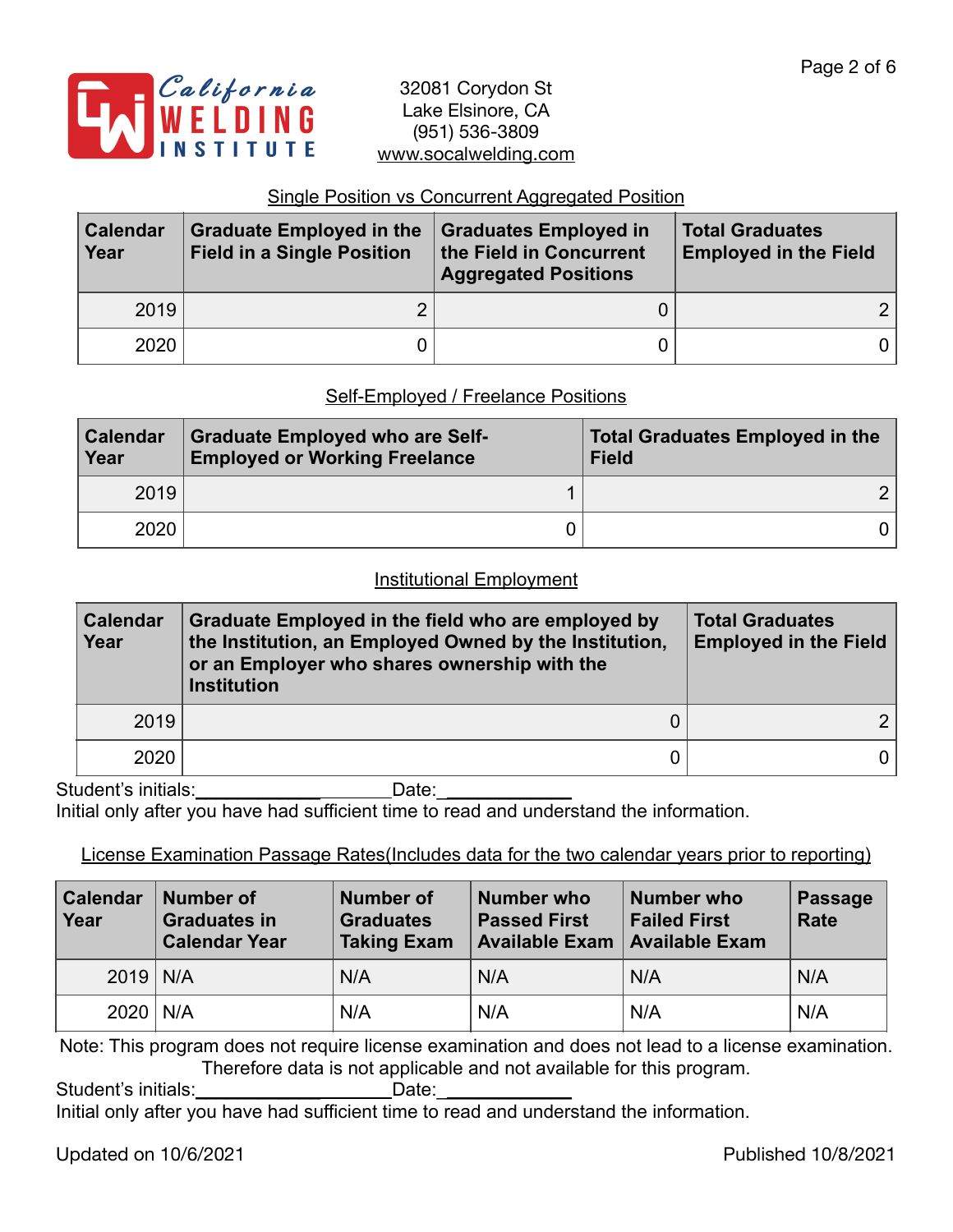

#### Salary and Wage Information (Includes data for the two calendar years prior to reporting)

| <b>Calendar</b><br>Year | <b>Graduates</b><br><b>Available for</b><br><b>Employment</b> | <b>Graduates</b><br><b>Employed</b><br>in the<br><b>Field</b> | \$20.001<br>-<br>\$40,000 | \$40,001<br>\$45,000 | \$45,001<br>\$50,000 | \$50,001<br>\$55,000 | \$55,001<br>\$60,000 | $$61,001-$<br>\$65,000 | <b>No Salary</b><br><b>Information</b> |
|-------------------------|---------------------------------------------------------------|---------------------------------------------------------------|---------------------------|----------------------|----------------------|----------------------|----------------------|------------------------|----------------------------------------|
| 2019                    | 3                                                             | റ                                                             | 0                         |                      | 0                    |                      | 0                    | 0                      |                                        |
| 2020                    |                                                               |                                                               |                           | 0                    | 0                    |                      | 0                    |                        |                                        |

A list of sources used to substantiate salary disclosures is available from the school by requesting a copy to the administration.

Student's initials: example of the Date: Initial only after you have had sufficient time to read and understand the information.

#### Cost of Educational Program

**Total charges for the program for students competing on-time in 2019:** \$3,690 Additional charges may be incurred if the program is not completed on-time.

**Total charges for the program for students competing on-time in 2020:** \$3,690 Additional charges may be incurred if the program is not completed on-time.

Student's initials: example and Date: Initial only after you have had sufficient time to read and understand the information.

## Federal Student Loan Debt

Note: Students at California Welding Institute LLC are not eligible for federal student loans. This institution does not meet the U.S. Department of Education criteria that would allow its students to participate in federal student aid programs.

Student's initials: \_\_\_\_\_\_\_\_\_\_\_\_\_\_\_\_\_\_\_\_\_\_\_\_\_\_\_\_\_\_Date: \_\_\_ Initial only after you have had sufficient time to read and understand the information.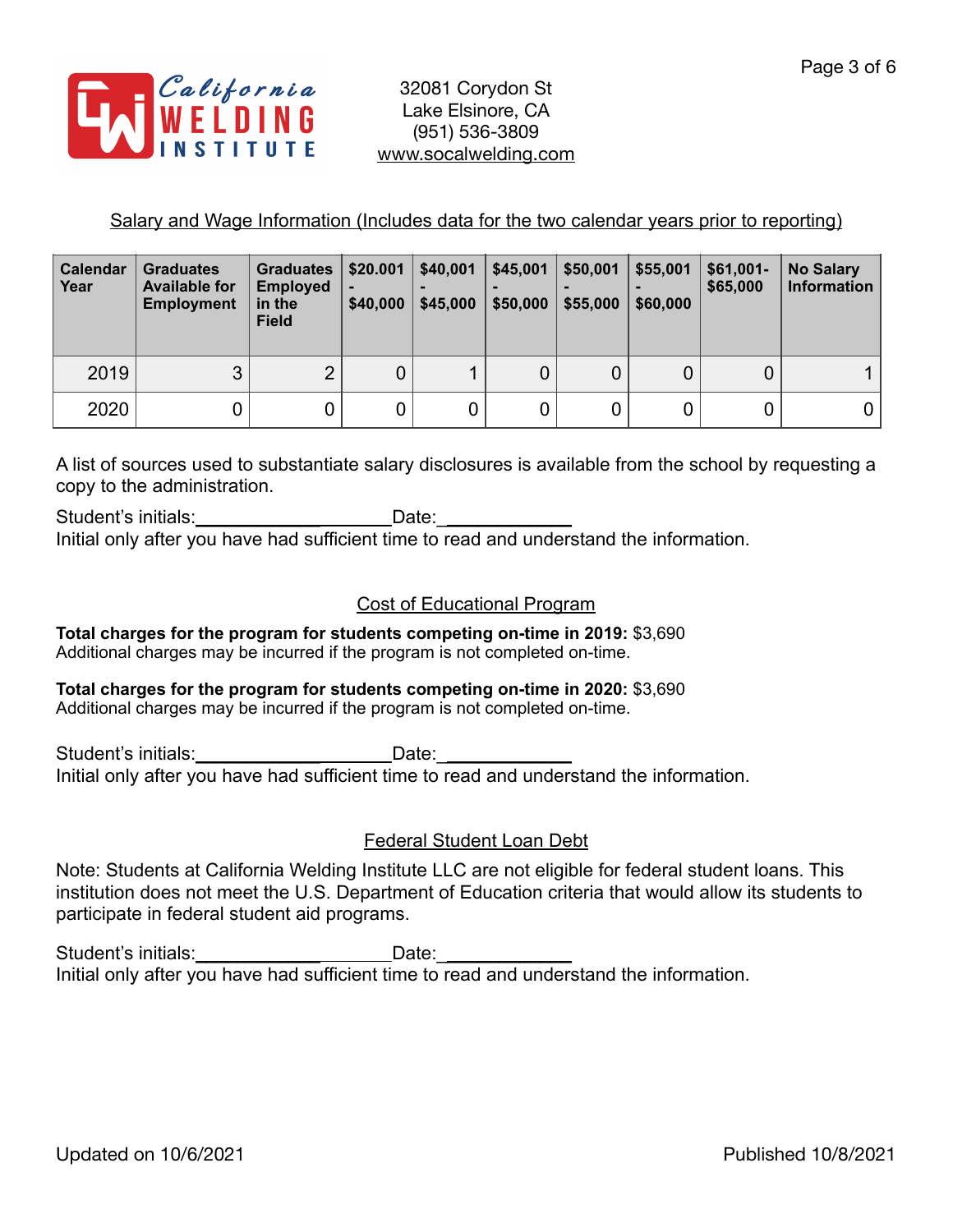

## **Definitions**

- "Number of Students Who Began the Program" means the number of students who began a program who were scheduled to complete the program within 100% of the published program length within the reporting calendar year and excludes all students who cancelled during the cancellation period.
- "Students Available for Graduation" is the number of students who began the program minus the number of students who have died, been incarcerated, or ben called to active military duty.
- "Number of On-Time Graduates" is the number of students who completed the program within 100% of the published program length within the reporting calendar year.
- "On-Time Completion Rate" is the number of on-time graduates divided by the number of students available for graduation.
- "150% Graduates" is the number of students who completed the program within 150% of the program length (includes on-time graduates).
- "Graduates Available for Employment" means the number of graduates minus the number of graduates unavailable for employment.
- "Graduates Unavailable for Employment" means the graduates who, after graduation, die, become incarcerated, are called to active military duty, are intentional students that leave the United States or do not have a visa allowing employment in the United States, or are continuing their education in an accredited or bureau-approved postsecondary institution.
- "Graduates Employed in the Field" means graduates who beginning within six months after a student completes the applicable educational program are gainfully employed, whose employment has been reported, and for whom the institution has documented verification of employment. For occupations for which the state requires passing an examination, the six months period begins after the announcement of the examination results for the first examination available after a student completes an applicable educational program.
- "Placement Rate Employed in the Field" is calculated by dividing the number of graduates gainfully employed in the field by the number of graduates available for employment.
- "Number of Graduates Taking Exam" is the number of graduates who took the first available exam in the reported calendar year.
- "First Available Exam Date" is the date for the first available exam after a student completed a program.
- "Passage Rate" is calculated by dividing the number of graduates who passed the exam by the number of graduates who took the reported licensing exam.
- "Number Who Passed First Available Exam" is the number of graduates who took and passed the first available licensing exam after completing the program.
- "Salary" is as reported by graduate or graduate's employer.
- "No Salary Information Reported" is the number of graduates for whom, after making reasonable attempts, the school was not able to obtain salary information.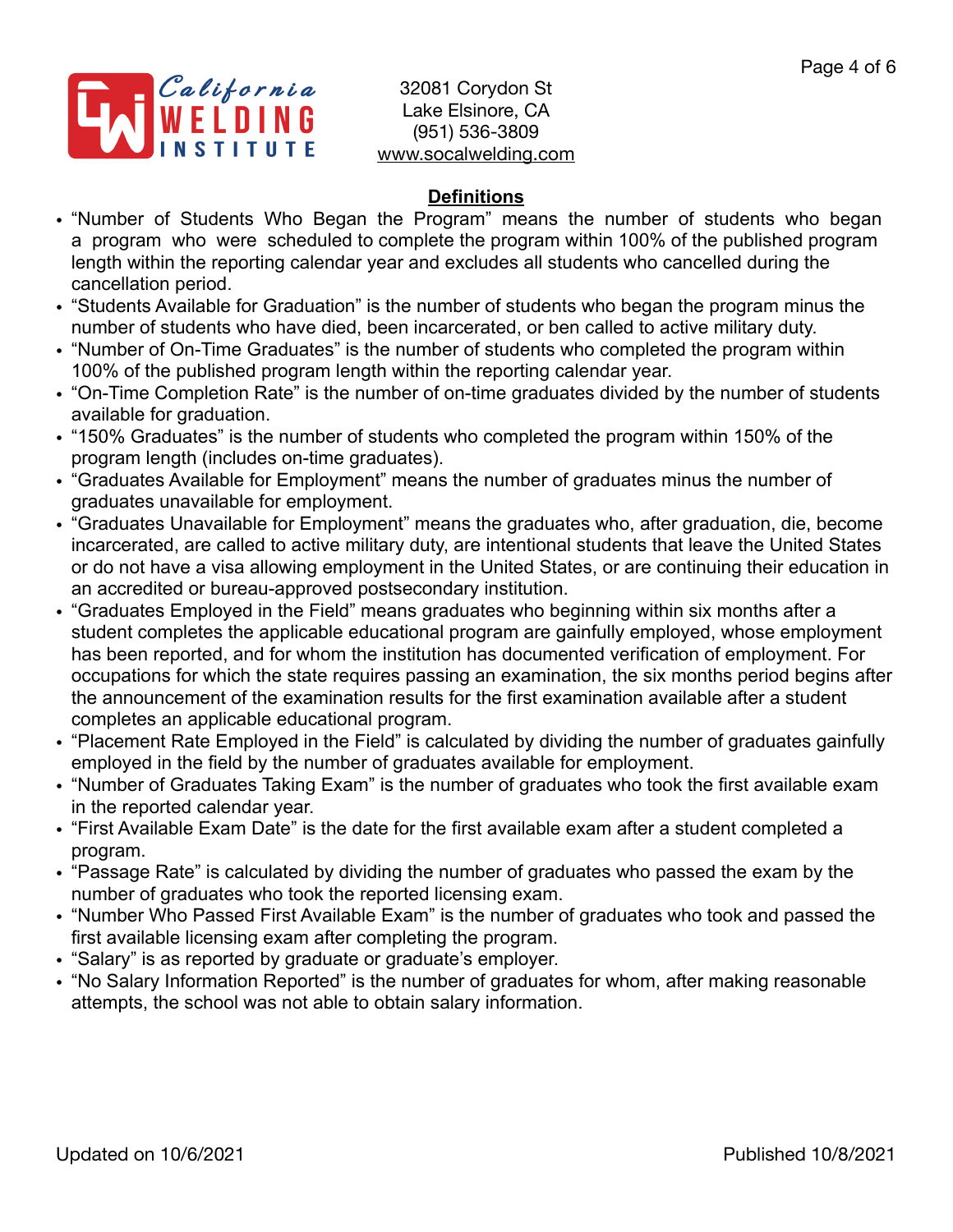

This fact sheet is filed with the Bureau for Private Postsecondary Education. Regardless of any information you may have relating to completion rates, placement rates, starting salaries, or license exam passage rates, this fact sheet contains the information as calculated pursuant to state law.

Any questions a student may have regarding this fact sheet that have not been satisfactorily answered by the institution may be directed to the Bureau for Private Postsecondary Education at 1747 North Market Blvd, Suite 225, Sacramento, CA 95833, [www.bppe.ca.gov](http://www.bppe.ca.gov), toll-free telephone number (888) 370-7589 or by fax (916) 263-1897.

Student Name\_\_\_\_\_\_\_\_\_\_\_\_\_\_\_\_\_\_\_\_\_\_\_\_\_\_\_

Student Signature \_\_\_\_\_\_\_\_\_\_\_\_\_\_\_\_\_\_\_\_\_\_\_\_\_ Date:\_\_\_\_\_\_\_\_\_\_\_\_\_

School Official \_\_\_\_\_\_\_\_\_\_\_\_\_\_\_\_\_\_\_\_\_\_\_\_\_\_\_\_ Date:\_\_\_\_\_\_\_\_\_\_\_\_